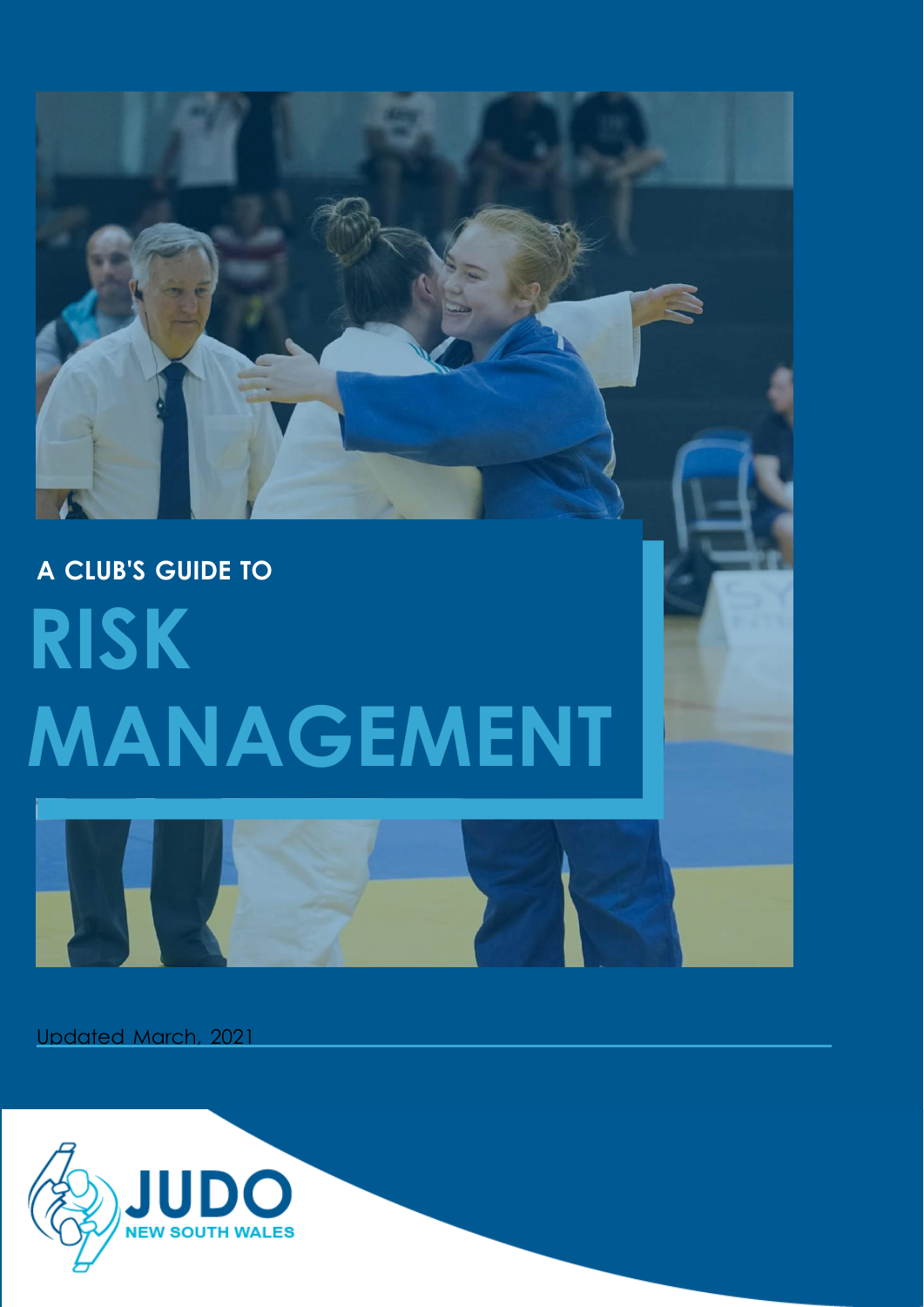## **CONTENTS**







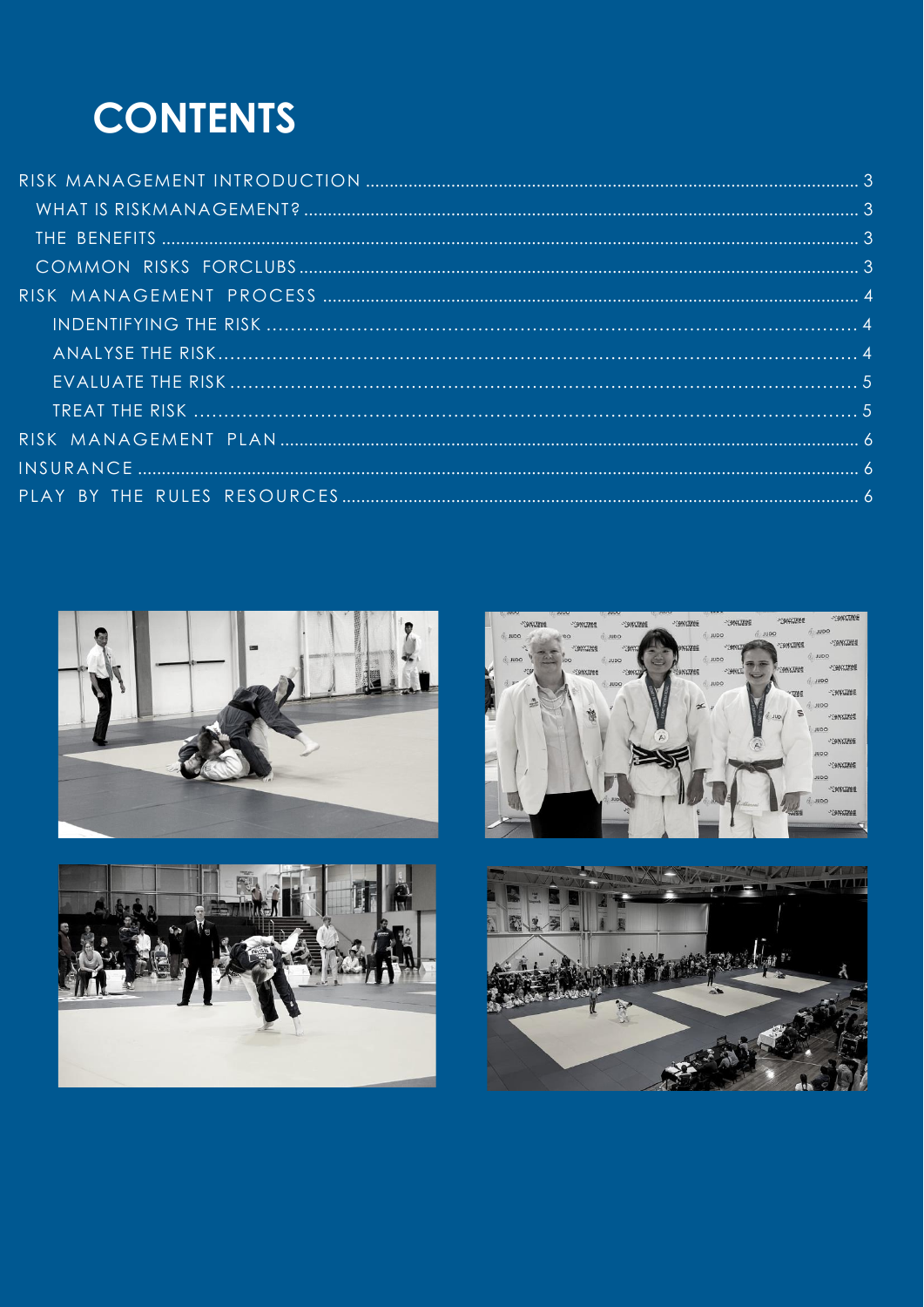## <span id="page-2-0"></span>**RISK MANAGEMENT INTRODUCTION**

#### <span id="page-2-1"></span>**WHAT IS RISK MANAGEMENT?**

Risk management is the course of action the club takes to reduce potential legal liability and address potential risks before they happen.

A risk management process requires leadership from the committee and the backing of all levels of the club.

#### <span id="page-2-2"></span>**THE BENEFITS**

While risk management can appear daunting, there are many benefits to risk management.

- Improved safety to all at the club
- Improved compliance with the law
- Better reputation
- Protection for the club committee

#### <span id="page-2-3"></span>**COMMON RISKS FOR CLUBS**

Within a club, there are many risks, however some general risks can be:

- Not being incorporated
- Not complying with child protection legislation
- Not complying with fair trading requirements
- Lack of adequate insurance policies
- Unsafe equipment or facilities
- Inadequate policies covering financial management

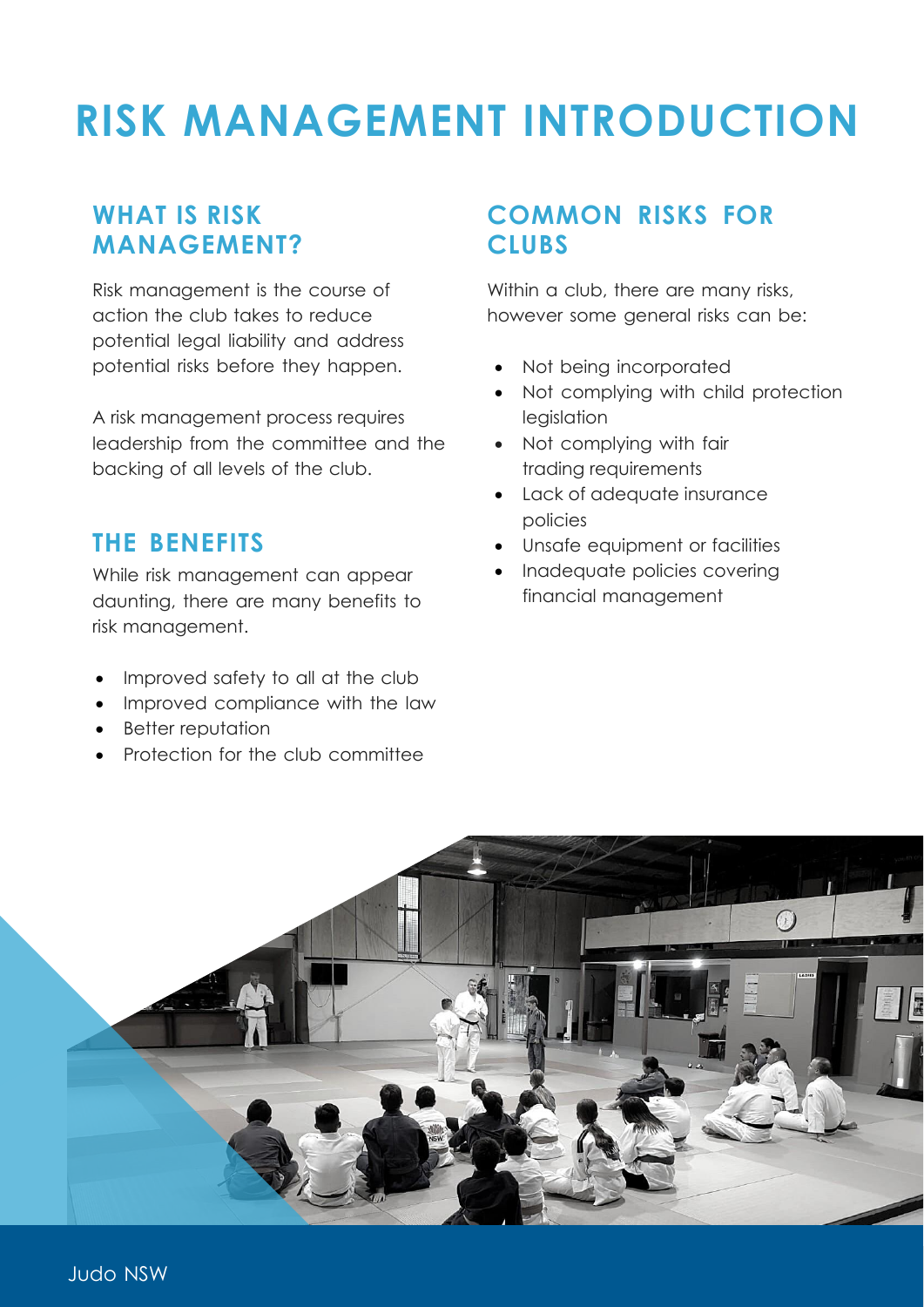# <span id="page-3-0"></span>**RISK MANAGEMENT PROCESS**

All key people, including club committee members and volunteers, should be involved in every step of the risk management process.

It's about ensuring the safety of the club and the people involved in its operations, as well as those who come into contact with it.

The process for managing risk can be broken down into the following parts:

- Identifying Risks
- Analysing Risks
- Evaluating Risks
- Treating Risks

#### <span id="page-3-1"></span>**INDENTIFYING THE RISK**

Invite key people within the club to attend a risk brain-storming workshop to identify all potential risks at the club. Determine what can happen, why it can happen, and how it can happen.

Risks can be divided into the following four categories:

**Physical risks** - Anything in the environment that can cause a body harm.

**Financial Risk** - possibility of losing money or not meeting financial responsibilities.

**Ethical or moral risks** - the decisions and conduct of individuals at the club.

**Legal risk** - damage to the club from lack of knowledge or misunderstanding of laws applying to club operation.

#### <span id="page-3-2"></span>**ANALYSE THE RISK**

After the risks to your club have been identified, they must be managed in priority order. The criteria for analysing risk are based on Likelihood and Consequence i.e., what is the likelihood of the risk occurring and what is the consequence of thatoutcome?

The analysis should consider the range of potential consequences and how likely the consequences will occur. Consequence and likelihood may be combined to produce an estimated level of risk. This should be undertaken on a regular basis.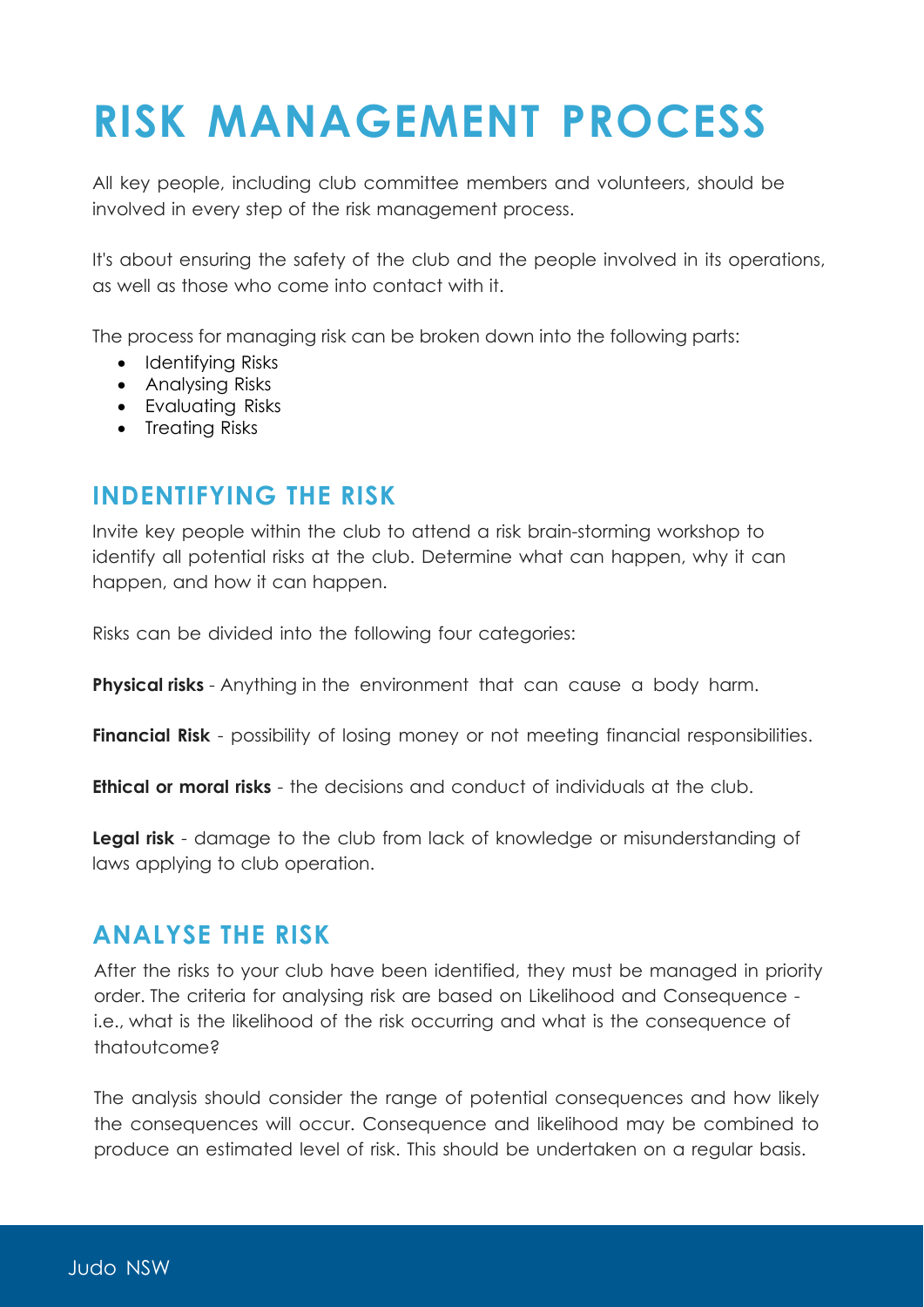# **RISK MANAGEMENT PROCESS**

#### <span id="page-4-0"></span>**EVALUATE THE RISK**

This step involves determining whether the level of risk is acceptable or unacceptable. If the levels of established risk are low, then risks may fall into an acceptable category and treatment may not be required.

#### <span id="page-4-1"></span>**TREAT THE RISK**

Treating risks involves deciding on what will be done with theidentified risks. Treatment should be appropriate for the level of the risk.

Risk treatment options include:

**Accept the risk** - if the risk is minor or there is no capacity to avoid or reduce the risk, accepting the risk. However, you will need to have plans for managing and funding the consequences of the risk if it occurs.

**Avoid the risk** - decide whether to proceed with the activity which generate the risk or choose an alternative with acceptable risks that still meets the activity's goals.

**Reduce the risk** - consider solutions that may reduce the likelihood of the risk occurring or reducing the impact if the risk occurs.

**Transfer the risk** - involves the contractual shifting of a risk from one party to another, often through the purchase of insurance.

Once you decide how to treat identified risks you will need to develop, and regularly review, a club risk [management](https://www.business.qld.gov.au/starting-business/protect-business/managing-risk/develop-risk-plan) plan.